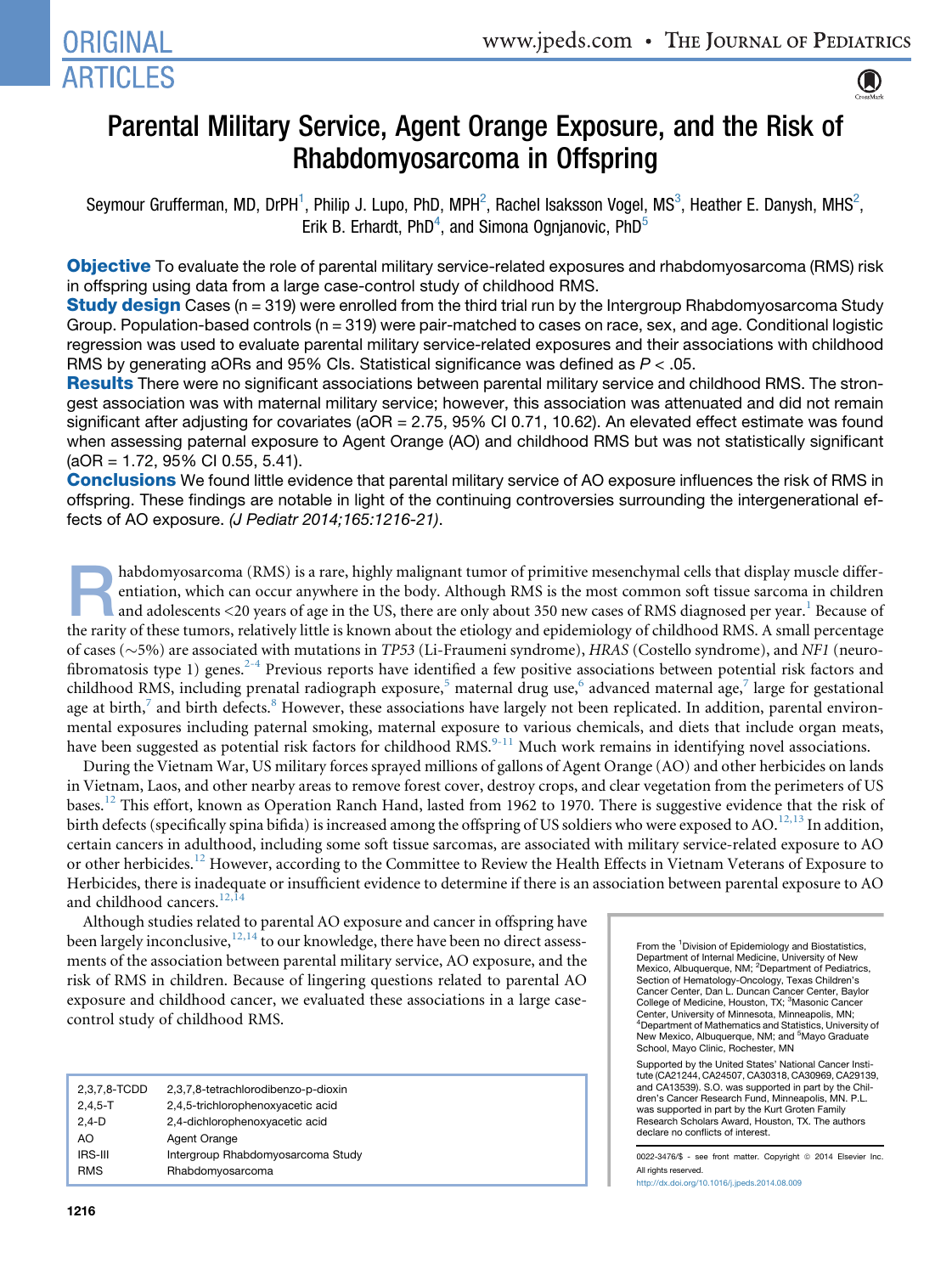## **Methods**

Cases and controls were enrolled in a trial previously coordinated by the Intergroup Rhabdomyosarcoma Study (IRS-III) group.<sup>[15](#page-5-0)</sup> The details regarding the case-control study have been previously described.<sup>[5,6,8](#page-5-0)</sup> In summary, the cases were consecutively enrolled in the IRS-III study at the time of their RMS diagnosis from April 1982 to July 1988 and were recruited from 69 hospitals across 46 states and the District of Colombia. Eligibility criteria for study enrollment of cases included being diagnosed with RMS at 20 years of age or younger, speaking English or Spanish, receiving treatment at an institution where Institutional Review Board approval was obtained, having a home telephone, and being a US citizen. Of the 511 patients with childhood RMS enrolled in IRS-III during the study period, 440 cases were eligible for the current study and 351 had completed interviews. Of the 71 ineligible cases, 29 had no home telephone, 9 were not US citizens, 15 were from families that did not speak English or Spanish, and 18 were treated in institutions where the Institutional Review Board did not approve the study. An additional 89 cases did not participate because of parental  $(n = 41)$  or physician  $(n = 30)$  refusal, and 18 families could not be located. Seventy-three percent  $(n = 322)$  of eligible cases were interviewed and matched with controls; controls were not identified for the remaining 29 eligible cases with completed interviews, and, therefore, these cases were excluded from this assessment.<sup>[5,6,8](#page-5-0)</sup> Of those interviewed, 319 eligible cases had available information on parental occupation.

Controls were identified by random-digit dialing during the same period.<sup>[5,6,8](#page-5-0)</sup> Specifically, the telephone area code and first 5 digits of the cases' phone number were used with 2 randomly selected terminal digits to search for matching controls. Controls were matched to cases on race, sex, and age (within 1 year for cases aged 0-5 years at diagnosis, and within 3 years for cases aged 5-20 years at diagnosis). Twenty-two percent of homes with a matching child refused to participate, and controls could not be identified for 8% of cases. $5,6,8$ 

The Institutional Review Board at the Baylor College of Medicine approved this study. Informed consent was obtained from the parents or guardians of each of the case and control children.

Data were collected from case and control families by telephone interview using a structured questionnaire. The child's mother and father were asked to participate in the interview, which for case and control families lasted on average 70 and 68 minutes, respectively. Interviews were conducted in English and Spanish (6 case families and 2 control families were Spanish-speaking). The interview included questions about childhood environmental exposures, parental occupational exposures, family demographic characteristics, parental lifestyle and behavioral characteristics, and medical history. On average, parents were asked to recall exposures that occurred 8-9 years prior to the interview. The questions pertaining to military service, however, focused on the period of the Vietnam War (9-25 years prior to the interview). Each parent was asked if he/she ever served in the armed forces before the date of the index child's diagnosis and, if so, to specify between which years the service occurred. Each parent was also asked if he/she was in contact with nuclear, chemical, and biological weaponry, radiation, radar or microwaves, or AO.

Covariates for this analysis were selected a priori and included total annual household income (categorized as  $\langle$ \$20 000, \$20 000-\$39 999,  $\ge$ \$40 000); length of pregnancy (categorized as preterm, term, or post-term); maternal spotting, cramping, or abnormal bleeding during index pregnancy (yes or no); maternal and paternal educational level (total number of completed years); and recreational drug use during the year prior to index child's birth (yes or no). All statistical models were adjusted for these covariates as well as the matching factors including the child's sex (male or female), age at diagnosis (in years), and race (categorized as White, Black, or other).

#### Statistical Analyses

Descriptive statistics were used to characterize the demographic variables among the case and control groups. Frequency distributions were tabulated for categorical variables, and means and SDs were calculated for continuous variables. Univariable regression models were used to evaluate differences in potential confounders, including demographic and pregnancy-related characteristics, between cases and controls; statistical significance was tested using  $\chi^2$  tests for categorical variables and 2-sided t tests for continuous variables. Conditional logistic regression was used to evaluate parental military service and service-related exposures and their associations with childhood RMS by generating aORs, 95% CIs, and P values. An association was considered statistically significant if  $P < .05$ . Military service-related chemical exposures were included only if they occurred prior to the child's birth and included AO, radiation, radar or microwaves, nuclear weaponry, chemical weaponry, or biological weaponry. All analyses were performed using SAS v 9.2 (SAS Institute, Cary, North Carolina).

#### Results

There were 319 patients with RMS and 319 pair-matched controls available for the present analysis. Demographic and pregnancy-related characteristics of patients with RMS and controls are presented in [Table I](#page-2-0). Patients with RMS and controls were largely similar on demographic characteristics, other than total annual family income, for which a significantly higher proportion of case families were in the lowest income category (32.8% of cases vs 23.9% of controls,  $P = .02$ ). Cases and controls did differ on pregnancy-related characteristics including: (1) length of pregnancy (preterm births were more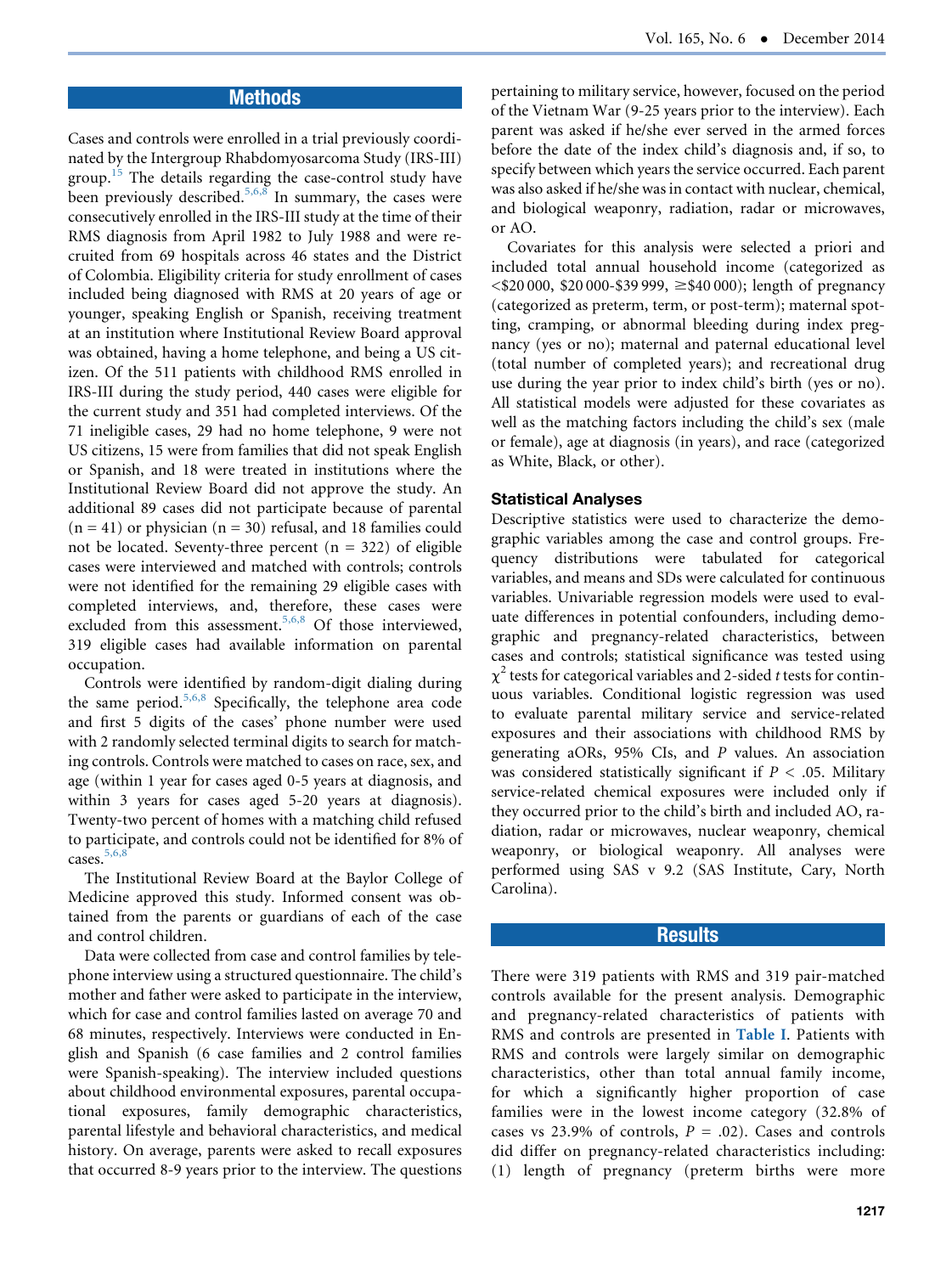<span id="page-2-0"></span>

| Table I. Demographic and pregnancy-related characteristics of cases of RMS and controls |                       |                              |         |  |
|-----------------------------------------------------------------------------------------|-----------------------|------------------------------|---------|--|
| <b>Variables</b>                                                                        | Cases<br>$N = 319$    | <b>Controls</b><br>$N = 319$ | P value |  |
| Sex of child, N (%)                                                                     |                       |                              |         |  |
| Male                                                                                    | 214(67.1)             | 214(67.1)                    | 1.00    |  |
| Female                                                                                  | 105 (32.9)            | 105 (32.9)                   |         |  |
| Race of child, N (%)                                                                    |                       |                              |         |  |
| White                                                                                   | 284 (89.0)            | 288 (90.3)                   | .29     |  |
| <b>Black</b>                                                                            | 20(6.3)               | 21(6.6)                      |         |  |
| Other                                                                                   | 15(4.7)               | 10(3.1)                      |         |  |
| Mother's educational level, N (%)                                                       |                       |                              |         |  |
| Less than high school                                                                   | 45 (14.1)             | 38 (12.0)                    | .52     |  |
| High school                                                                             | 132 (41.4)            | 126 (39.7)                   |         |  |
| More than high school                                                                   | 142 (44.5)            | 153 (48.3)                   |         |  |
| Father's educational level, N (%)                                                       |                       |                              |         |  |
| Less than high school                                                                   | 54 (17.1)             | 36 (11.6)                    | .11     |  |
| High school                                                                             | 112 (35.3)            | 111 (35.8)                   |         |  |
| More than high school                                                                   | 151 (47.6)            | 163 (52.6)                   |         |  |
| Total annual family income in US dollars, N (%)                                         |                       |                              | .02     |  |
| $<$ \$20 000                                                                            | 103 (32.8)            | 75 (23.9)                    |         |  |
| \$20 000-\$39 999                                                                       | 129(41.1)             | 154 (49.0)                   |         |  |
| $>$ \$40 000                                                                            |                       | 85(27.1)                     |         |  |
| Age at diagnosis/enrollment (y), mean (SD)                                              | 82 (26.1)<br>7.6(5.3) | 7.5(5.5)                     | .55     |  |
| Length of pregnancy, N (%)                                                              |                       |                              |         |  |
| Term                                                                                    | 257 (81.3)            | 255 (81.2)                   | .004    |  |
| Preterm                                                                                 |                       |                              |         |  |
|                                                                                         | 25(7.9)               | 9(2.8)                       |         |  |
| Postterm                                                                                | 34 (10.8)             | 50 (15.9)                    |         |  |
| Birth weight (lb), mean (SD)                                                            | 7.4(1.4)              | 7.5(1.1)                     | .19     |  |
| Maternal spotting/cramping/vaginal bleeding,* N (%)                                     |                       |                              |         |  |
| Yes                                                                                     | 67(21.1)              | 37 (11.9)                    | .003    |  |
| <b>No</b>                                                                               | 251 (78.9)            | 273 (88.1)                   |         |  |
| Number of previous pregnancies, mean (SD)                                               | 3.1(1.6)              | 3.2(1.6)                     | .63     |  |
| Number of stillbirths/miscarriages/abortions, mean (SD)                                 | 0.4(0.9)              | 0.4(0.8)                     | .81     |  |
| Maternal age (y) at child's birth, mean (SD)                                            | 26.2(5.2)             | 26.2(5.2)                    | .91     |  |
| Paternal age (y) at child's birth, mean (SD)                                            | 29.0(5.9)             | 28.9(6.7)                    | .82     |  |
| Maternal recreational drug use, <sup>†</sup> N (%)                                      |                       |                              |         |  |
| Yes                                                                                     | 30(9.4)               | 14(4.4)                      | .01     |  |
| <b>No</b>                                                                               | 289 (90.6)            | 303 (95.6)                   |         |  |
| Paternal recreational drug use, <sup>†</sup> N (%)                                      |                       |                              |         |  |
| Yes                                                                                     | 72 (22.6)             | 44 (14.1)                    | .003    |  |
| No                                                                                      | 246 (77.4)            | 268 (85.9)                   |         |  |

\*During pregnancy.

†During the year prior to birth.

common among patients with RMS compared with controls [7.9% of cases vs 2.8% of controls,  $P = .004$ ]); (2) maternal spotting, cramping, or vaginal bleeding during pregnancy (21.1% of cases vs 11.9% of controls,  $P = .003$ ); (3) maternal recreational drug use (9.4% of cases vs 4.4% of controls,  $P = .01$ ; and (4) paternal recreational drug use (22.6% of cases vs 14.1% of controls,  $P = .003$ ).

There were no significant associations between parental military service and childhood RMS after adjusting for family income, parental education, recreational drug use, length of pregnancy, and maternal spotting, cramping, or abnormal bleeding during pregnancy ([Table II](#page-3-0)). The strongest association was with maternal military service (crude OR = 3.67, 95% CI 1.02, 13.18); however, this association was attenuated and did not remain significant in the multivariable model (aOR =  $2.75$ , 95% CI 0.71, 10.62). Because of the small number of exposed mothers (3.4% of case mothers and 1.4% of control mothers), specific time periods could not be evaluated as with fathers. The results remained largely null when evaluating

specific paternal service periods including: 1967-1970 (ie, period of peak AO use,  $aOR = 1.01$ , 95% CI 0.62, 1.65); 1967-1970 and within 2 years of child's birth  $(aOR = 0.72, 95\% \text{ CI } 0.34, 1.52)$ ; and service in a combat zone during 1962-1973 (ie, Vietnam War, aOR = 1.00, 95% CI 0.53, 1.89).

As with paternal military service, military-related exposures among fathers were not significantly associated with the risk of RMS in offspring ([Table III](#page-3-0)). This was true for radiation exposure (aOR =  $0.93$ ,  $95\%$  CI 0.27, 3.23), exposure to nuclear weaponry (aOR = 0.82, 95% CI 0.28, 2.39), and exposure to chemical weaponry (aOR = 0.97, 95% CI 0.39, 2.42). Paternal exposure to AO was positively associated with childhood RMS but was not statistically significant (aOR = 1.72, 95% CI 0.55, 5.41). Paternal exposure to radar or microwaves and paternal exposure to biological weaponry was negatively associated with childhood RMS (aOR =  $0.57$ , 95% CI 0.26, 1.26 and aOR = 0.30, 95% CI 0.03, 3.52, respectively). However, these findings were not statistically significant.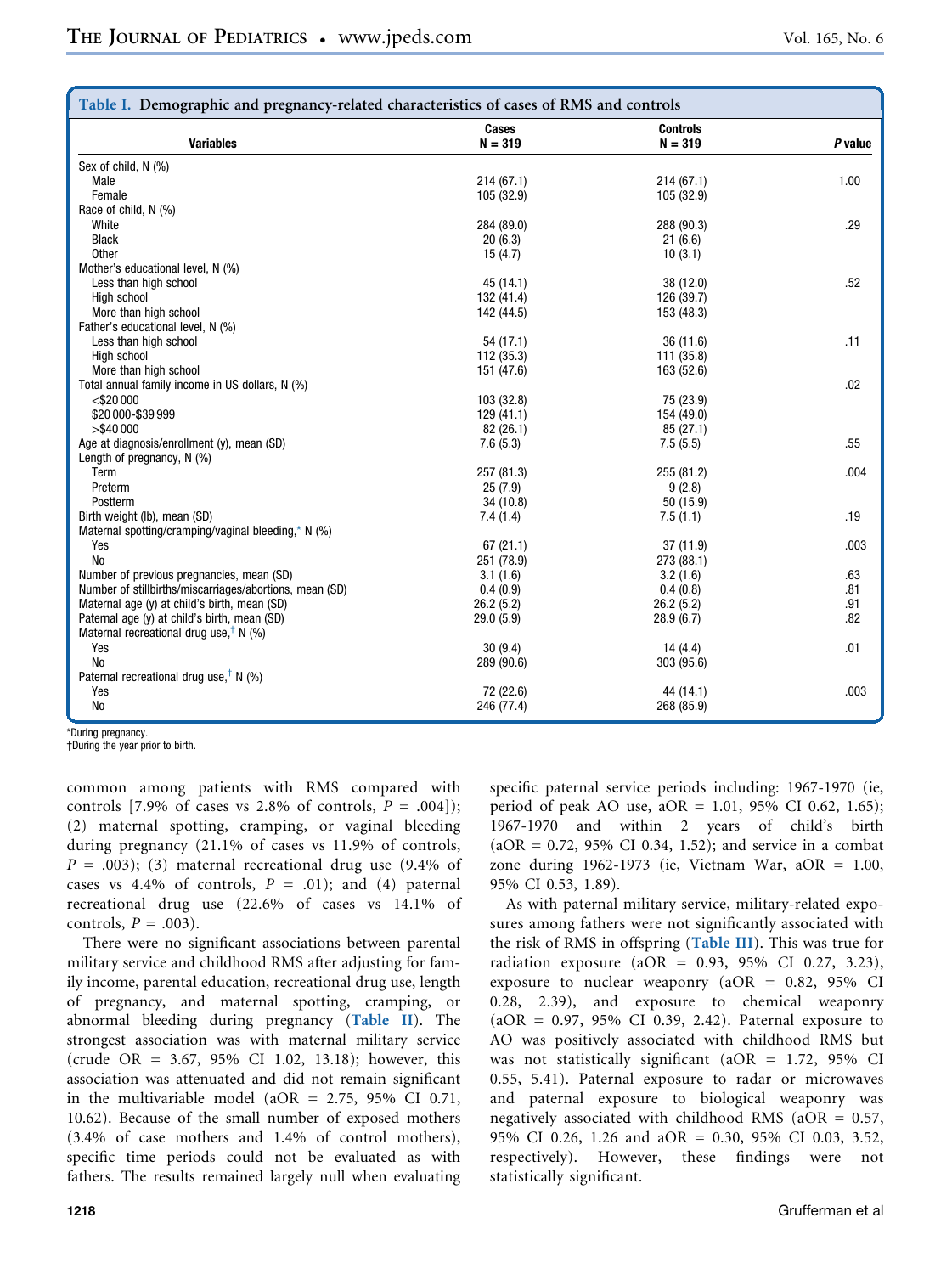## <span id="page-3-0"></span>Table II. Parental military service and childhood RMS

| Table II. Parental multary service and childhood RMS |                     |       |      |                 |      |                       |                       |  |
|------------------------------------------------------|---------------------|-------|------|-----------------|------|-----------------------|-----------------------|--|
|                                                      | No. of case-control | Cases |      | <b>Controls</b> |      | Crude $OR^{\ddagger}$ | aOR <sup>§,¶</sup>    |  |
| <b>Variables</b>                                     | pairs               | N     | %    | N               | %    | $(95% \text{ CI})$    | (95% CI)              |  |
| Maternal military service                            | 295                 |       |      |                 |      |                       |                       |  |
| <b>No</b>                                            |                     | 285   | 96.6 | 291             | 98.6 | $1.00$ (Ref.)         | $1.00$ (Ref.)         |  |
| Yes                                                  |                     | 10    | 3.4  | 4               | 1.4  | 3.67(1.02, 13.18)     | 2.75 (0.71, 10.62)    |  |
| Paternal military service                            | 287                 |       |      |                 |      |                       |                       |  |
| <b>No</b>                                            |                     | 194   | 67.6 | 185             | 64.5 | $1.00$ (Ref.)         | $1.00$ (Ref.)         |  |
| Yes                                                  |                     | 93    | 32.4 | 102             | 35.5 | 0.85(0.60, 1.21)      | 0.85(0.58, 1.25)      |  |
| Paternal service during 1962-1973                    | 287                 |       |      |                 |      |                       |                       |  |
| <b>No</b>                                            |                     | 225   | 78.4 | 212             | 73.9 | $1.00$ (Ref.)         | $1.00$ (Ref.)         |  |
| Yes                                                  |                     | 62    | 21.6 | 75              | 26.1 | 0.73(0.49, 1.08)      | 0.77(0.50, 1.17)      |  |
| Paternal service during 1962-1970*                   | 287                 |       |      |                 |      |                       |                       |  |
| <b>No</b>                                            |                     | 234   | 81.5 | 223             | 77.7 | $1.00$ (Ref.)         | $1.00$ (Ref.)         |  |
| Yes                                                  |                     | 53    | 18.5 | 64              | 22.3 | 0.74(0.49, 1.11)      | 0.78(0.50, 1.21)      |  |
| Paternal service during 1967-1970 <sup>†</sup>       | 287                 |       |      |                 |      |                       |                       |  |
| <b>No</b>                                            |                     | 241   | 84.0 | 240             | 83.6 | $1.00$ (Ref.)         | $1.00$ (Ref.)         |  |
| Yes                                                  |                     | 46    | 16.0 | 47              | 16.4 | 0.95(0.60, 1.50)      | $1.01$ (0.62, 1.65)   |  |
| Paternal service during 1967-1970 <sup>†</sup>       | 287                 |       |      |                 |      |                       |                       |  |
| and within 2 years of child's birth                  |                     |       |      |                 |      |                       |                       |  |
| <b>No</b>                                            |                     | 272   | 94.8 | 268             | 93.4 | $1.00$ (Ref.)         | $1.00$ (Ref.)         |  |
| Yes                                                  |                     | 15    | 5.2  | 19              | 6.6  | $0.81$ (0.40, 1.66)   | $0.72$ $(0.34, 1.52)$ |  |
| Paternal service in combat zone during 1962-1973     | 287                 |       |      |                 |      |                       |                       |  |
| <b>No</b>                                            |                     | 264   | 92.0 | 264             | 92.0 | $1.00$ (Ref.)         | $1.00$ (Ref.)         |  |
| Yes                                                  |                     | 23    | 8.0  | 23              | 8.0  | 1.10 (0.62, 1.97)     | 1.00(0.53, 1.89)      |  |

Ref., reference.

\*Period of AO use.

†Peak AO use.

 $\pm$ Conditional logistic regression with matching factors of age, sex, and race.

SMaternal military service adjusted for matching factors and family income, maternal education and recreational drug use, length of pregnancy, and maternal spotting/bleeding/cramping during pregnancy.

{Paternal military service variables adjusted matching factors and family income, father's education and recreational drug use, length of pregnancy, and maternal spotting/bleeding/cramping during pregnancy.

# **Discussion**

Overall, we found little evidence that parental military service or paternal exposure to AO is associated with RMS in offspring. These findings are based on a large case-control study of childhood RMS to date, with detailed information related to military service and other lifestyle factors that may act as potential confounders[.5,6,11](#page-5-0) In addition, because cases were diagnosed from April 1982 to July 1988, this was an appropriate study population to evaluate paternal AO exposure and the risk of childhood RMS, as children diagnosed during this period were conceived during the peak

| Table III. Paternal military exposures during the Vietnam War (1962-1973) and childhood RMS |     |                      |                                |      |                     |                     |  |
|---------------------------------------------------------------------------------------------|-----|----------------------|--------------------------------|------|---------------------|---------------------|--|
|                                                                                             |     | Cases<br>$(N = 287)$ | <b>Controls</b><br>$(N = 287)$ |      | Crude OR*           | $a$ OR <sup>†</sup> |  |
| <b>Variables</b>                                                                            | N   | %                    | N                              | %    | (95% CI)            | (95% CI)            |  |
| A <sub>0</sub>                                                                              |     |                      |                                |      |                     |                     |  |
| No                                                                                          | 278 | 98.3                 | 282                            | 96.9 | $1.00$ (Ref.)       | $1.00$ (Ref.)       |  |
| Yes                                                                                         | 9   | 1.7                  | 5                              | 3.1  | 2.17(0.75, 6.26)    | 1.72 (0.55, 5.41)   |  |
| Radiation                                                                                   |     |                      |                                |      |                     |                     |  |
| No                                                                                          | 281 | 97.9                 | 282                            | 98.3 | $1.00$ (Ref.)       | $1.00$ (Ref.)       |  |
| Yes                                                                                         | 6   | 2.1                  | 5                              | 1.7  | 1.29 (0.45, 3.73)   | 0.93(0.27, 3.23)    |  |
| Radar or microwaves                                                                         |     |                      |                                |      |                     |                     |  |
| No                                                                                          | 273 | 95.1                 | 268                            | 93.4 | $1.00$ (Ref.)       | $1.00$ (Ref.)       |  |
| Yes                                                                                         | 14  | 4.9                  | 19                             | 6.6  | 0.75(0.37, 1.55)    | 0.57(0.26, 1.26)    |  |
| Nuclear weaponry                                                                            |     |                      |                                |      |                     |                     |  |
| No                                                                                          | 280 | 97.6                 | 279                            | 97.2 | $1.00$ (Ref.)       | $1.00$ (Ref.)       |  |
| Yes                                                                                         |     | 2.4                  | 8                              | 2.8  | 0.85(0.31, 2.35)    | $0.82$ (0.28, 2.39) |  |
| Chemical weaponry                                                                           |     |                      |                                |      |                     |                     |  |
| No                                                                                          | 277 | 96.5                 | 276                            | 96.2 | $1.00$ (Ref.)       | $1.00$ (Ref.)       |  |
| Yes                                                                                         | 10  | 3.5                  | 11                             | 3.8  | 1.02(0.44, 2.36)    | 0.97(0.39, 2.42)    |  |
| <b>Biological weaponry</b>                                                                  |     |                      |                                |      |                     |                     |  |
| <b>No</b>                                                                                   | 286 | 99.7                 | 285                            | 99.3 | $1.00$ (Ref.)       | $1.00$ (Ref.)       |  |
| Yes                                                                                         |     | 0.3                  | 2                              | 0.7  | $0.51$ (0.05, 5.59) | 0.30(0.03, 3.52)    |  |

\*Conditional logistic regression with matching factors of age, sex, and race.

†Adjusted for matching factors and family income, father's education and recreational drug use, length of pregnancy, and maternal spotting/bleeding/cramping during pregnancy.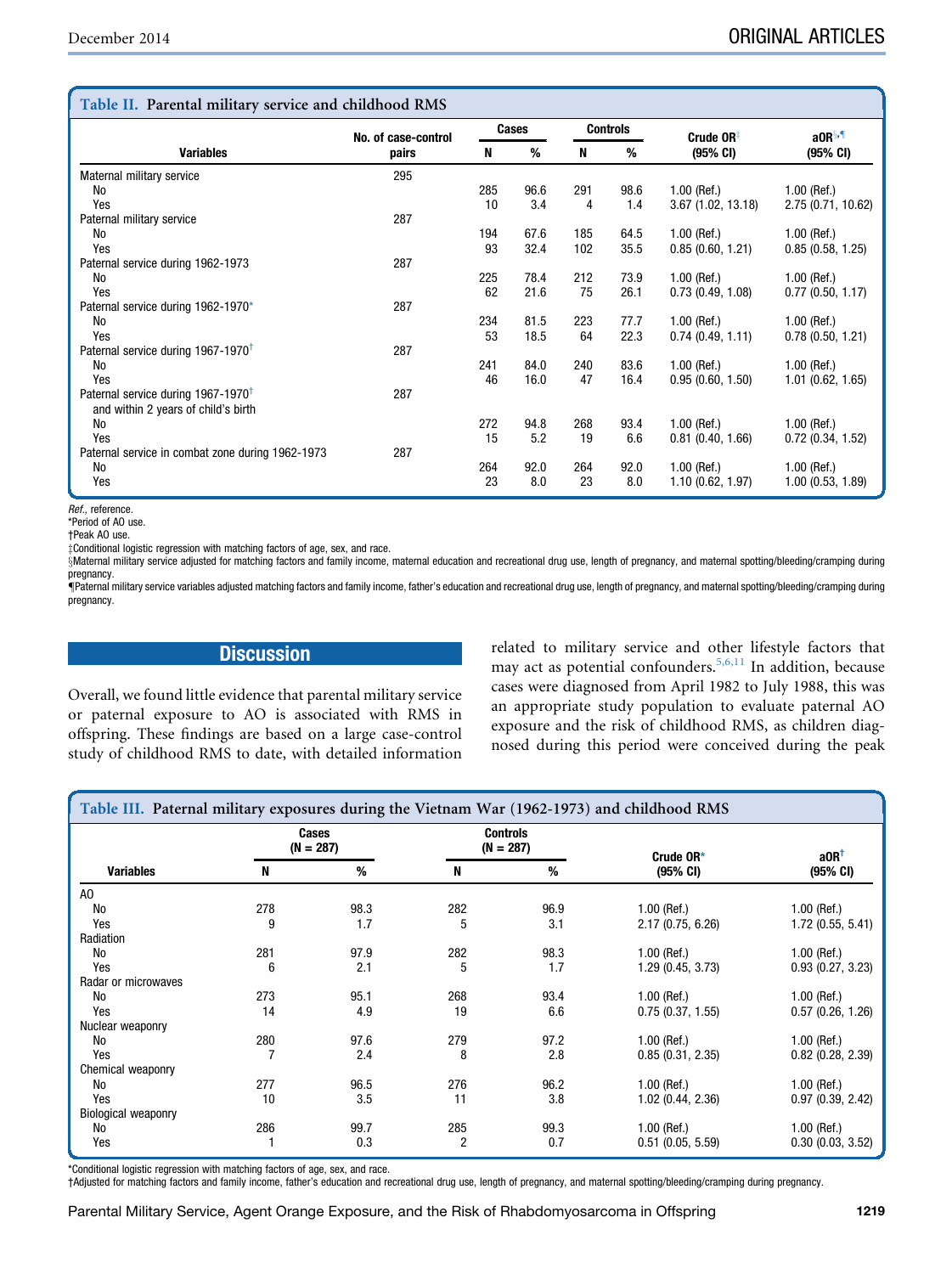years of reproduction for those who served in the Vietnam  $War.$ <sup>[12,13](#page-5-0)</sup>

From 1962 to 1970, the US military sprayed herbicides over Vietnam to strip the jungle canopy that could conceal opposition forces and to destroy crops that those forces might use for food. These herbicides were largely mixtures of 2,4-dichlorophenoxyacetic acid (2,4-D), 2,4,5 trichlorophenoxyacetic acid (2,4,5-T), picloram, and cacodylic acid. The mixtures were named according to the colors of identification bands painted on the storage drums. The main chemical mixture sprayed was AO (a 50:50 mixture of 2,4-D and 2,4,5-T). At the time of the spraying, 2,3,7,8-tetrachlorodibenzo-p-dioxin (2,3,7,8-TCDD), the most toxic form of dioxin, was an unintended contaminant generated during the production of 2,4,5-T and also was present in AO.

The International Agency for Research on Cancer publishes monographs that identify environmental factors that can increase the risk of human cancer. The weight of evidence is evaluated by interdisciplinary working groups of expert scientists who review published studies and, based on the evidence, classify the evaluated agents into 1 of the 5 groups, ranging from "carcinogenic to humans" (group 1) to "probably not carcinogenic to humans" (group 4). Over 900 agents have been evaluated to date, of which 113 have been classified as group 1, including  $2,3,7,8$ -TCDD.<sup>[16](#page-5-0)</sup> The  $2,3,7,8$ -TCDD classification was based on limited evidence in humans and sufficient evidence in experimental animals for the carcinogenicity of this agent. In heavily exposed human populations in which an increased overall cancer risk was observed, tissue concentration of 2,3,7,8-TCDD was similar to the tissue concentration observed in experimental animals exposed to carcinogenic dosage regimens.<sup>[17](#page-5-0)</sup> However, as the 2,3,7,8-TCDD was not the main component, but rather a contaminant of AO, the level of exposure to human carcinogen 2,3,7,8-TCDD in individuals exposed to AO would be difficult to assess. Although animal studies and some epidemiologic studies have pointed to an association between AO and several adverse outcomes,<sup>[12](#page-5-0)</sup> studies related to childhood cancer have not been conclusive.<sup>[12,14,18](#page-5-0)</sup>

Our results are consistent with other studies evaluating exposures in Vietnam veterans and the risk of childhood cancer. In the US Centers for Disease Control Vietnam Experience Study, associations between military-related exposures and childhood cancer were not statistically significant (OR = 1.5, 95% CI 0.7, 2.8 for all cancers and OR = 1.6, 95% CI 0.6, 4.0 for leukemia).<sup>[12](#page-5-0)</sup> This was also true for the risk of having a child with acute myeloid leukemia among Australian Vietnam veterans (OR = 1.3, 95% CI 0.8, 4.0).<sup>[18](#page-5-0)</sup> These results and others led the Committee to Review the Health Effects in Vietnam Veterans of Exposure to Herbicides to conclude there is inadequate or insufficient evidence to determine whether there is an association between AO exposure and childhood cancers. However, the concern related to outcomes in children of those exposed to AO remains, because AO contained the carcinogen 2,3,7,8-TCDD as a contaminant, which drives the need for

studies evaluating the association between AO and specific childhood cancers.<sup>[12](#page-5-0)</sup>

Our study must be considered in light of certain limitations. As with any case-control study, there is the potential for recall bias. In this case, parents of children with cancer may be more likely to report exposures differentially compared with control parents. It is impossible to know if recall bias influenced the results reported here; however, our findings are consistent with other studies  $^{12,14,18}$  $^{12,14,18}$  $^{12,14,18}$  and there is evidence that prompted occupational exposure questions are less likely to be subject to recall bias. $19$  In addition, the prevalence of military service in our sample is similar to that of the US general population at the time of the Vietnam  $War<sup>20</sup>$  $War<sup>20</sup>$  $War<sup>20</sup>$  A second limitation is that although there is a positive but not statistically significant association between paternal AO exposure and childhood RMS risk, it is possible that some military workers may have been exposed to AO unknowingly. This potential measurement error may have biased this association toward the null, resulting in inconclusive findings. Another potential limitation is related to the sample size and prevalence of the exposures that were evaluated. In the unadjusted analyses, maternal military service had a strong positive association with RMS in offspring, but this association does not remain statistically significant in the adjusted model. It is possible that history of maternal military service may be important for childhood RMS risk, yet the small sample size may have limited our statistical power after adjusting for relevant covariates as well as our ability to assess maternal service-related exposures in greater detail. An additional limitation is that information on participant response rates by region of the US is unavailable. Nevertheless, cases were enrolled from nearly every state in the US and random-digit dialing methods targeted control subjects residing in the same geographical areas as their matched cases by using the same area code and first five digits of the case's home telephone number. Therefore, because of cases and controls being matched on residential region, it is unlikely that there is substantial bias related to residential region in our assessment. Lastly, demographic information on the children who refused to participate in this study was unavailable for this assessment, and, thus, any differences between those who refused to participate and the subjects included in our assessment could not be assessed. Nevertheless, the participation response rate was relatively high for both cases (92%) and controls (78%), and is comparable with other studies conducted during the same period utilizing similar random-digit dialing methods for control group selection.<sup>[21](#page-5-0)</sup>

In conclusion, in this study evaluating parental military service, we found little evidence that AO exposure and RMS in offspring influenced disease risk. In fact, there were no statistically significant findings in relation to parental military service or service-related exposures and the risk of RMS in offspring. This is an important finding in light of the continuing controversies surrounding AO. As little is known about the etiology of childhood RMS, further studies are needed to discover novel associations. Identifying risk factors for childhood RMS and furthering our understanding of the